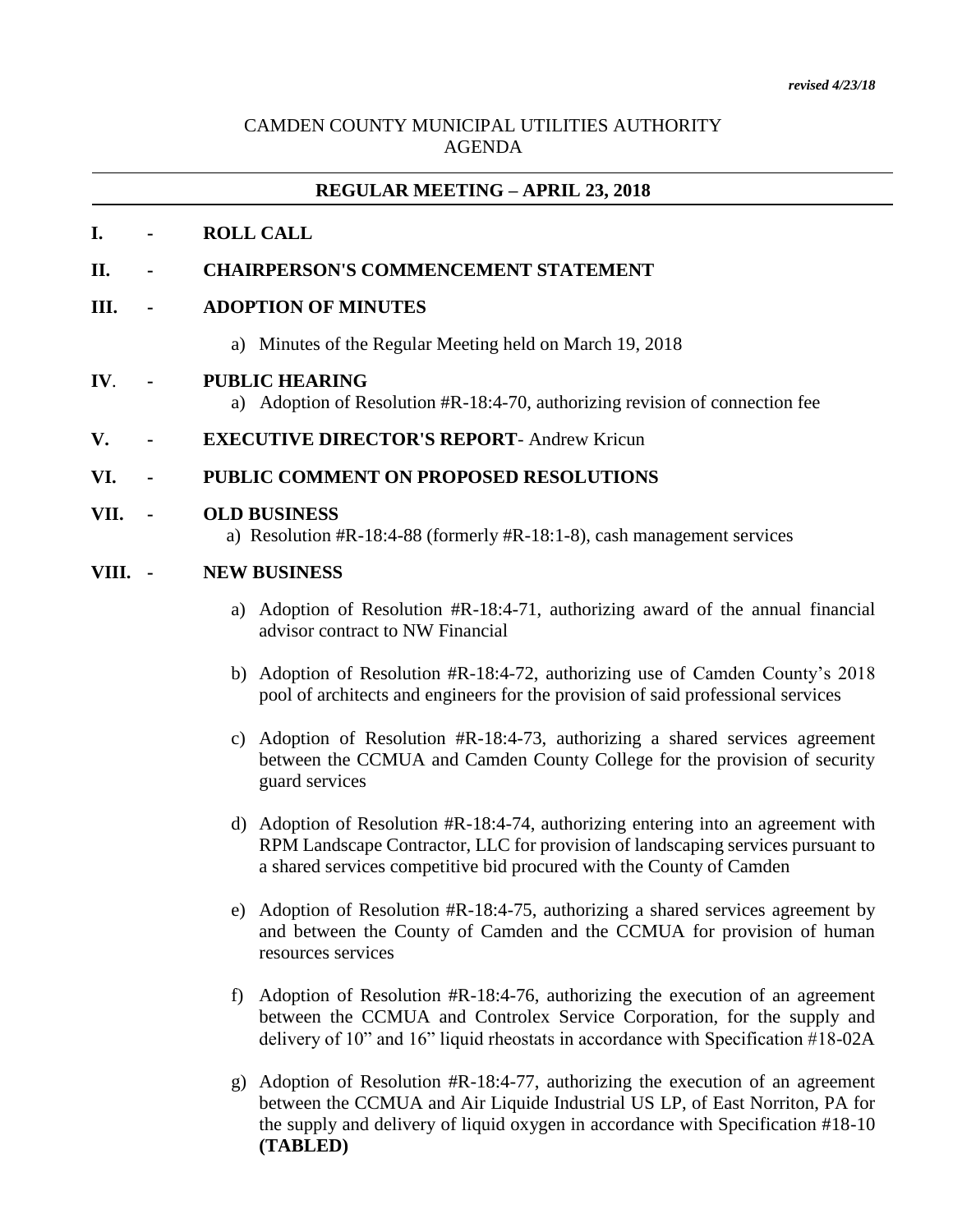- h) Adoption of Resolution #R-18:4-78, authorizing Change Order #1 to the agreement between the CCMUA and Edward Kurth & Sons
- i) Adoption of Resolution #R-18:4-79, authorizing award of a contract for design engineering services for design of the Newton Creek Bank Stabilization project in accordance with RFP #2018-10 **(TABLED)**
- j) Adoption of Resolution #R-18:4-80, authorizing an agreement with Greeley  $\&$ Hansen for construction management services needed for wet weather upgrades to Camden City's combined sewer system
- k) Adoption of Resolution #R-18:4-81, authorizing an agreement with Johnson Mirmiran and Thompson, Inc., for construction management services needed for wet weather upgrades at the CCMUA's Delaware No. 1 WPCF
- l) Adoption of Resolution #18:4-82, second resolution amending certain provisions of the "Resolution Authorizing the Issuance of Not Exceeding \$56,430,000 County Agreement Subordinate Bonds (Series 2016) of the Camden County Municipal Utilities Authority and providing for their sale to the New Jersey Environmental Infrastructure Trust and the State of New Jersey and authorizing the execution and delivery of certain agreements in connection therewith" adopted June 20, 2016 and amended on December 18, 2017 and approving the form of a second amended and restated Subordinate Bond Resolution
- m) Adoption of Resolution #R-18:4-83, resolution authorizing the issuance of not exceeding \$92,391,000 County Agreement Subordinate Bonds (Series 2018) of the Camden County Municipal Utilities Authority and providing for their sale to the New Jersey Infrastructure Bank (f/k/a the New Jersey Environmental Infrastructure Trust) and the State of New Jersey and authorizing the execution and delivery of certain agreements in connection therewith
- n) Adoption of Resolution #R-18:4-84, ratifying approval of expense vouchers as approved by the Executive Director under Authorization granted by CCMUA Resolution #R-97:3-60 dated March 18, 1997
- o) Adoption of Resolution #R-18:4-85, authorizing payment of \$4,393,761.01 for expenses disbursed from various trust accounts

# **Added to Agenda 4/23/18**

- p) Adoption of Resolution #R-18:4-86, honoring Dorothy A Burley for her years of service to the CCMUA
- q) Adoption of Resolution #R-18:4-87, Authorizing that the Authority hold a Closed Session Meeting to discuss legal matters
- r) Adoption of Resolution #R-18:4-88 (formerly #R-18:1-8), authorizing the execution of an agreement between the CCMUA and Fulton Bank of Mt. Laurel, NJ for cash management services in accordance with Specification #17-27